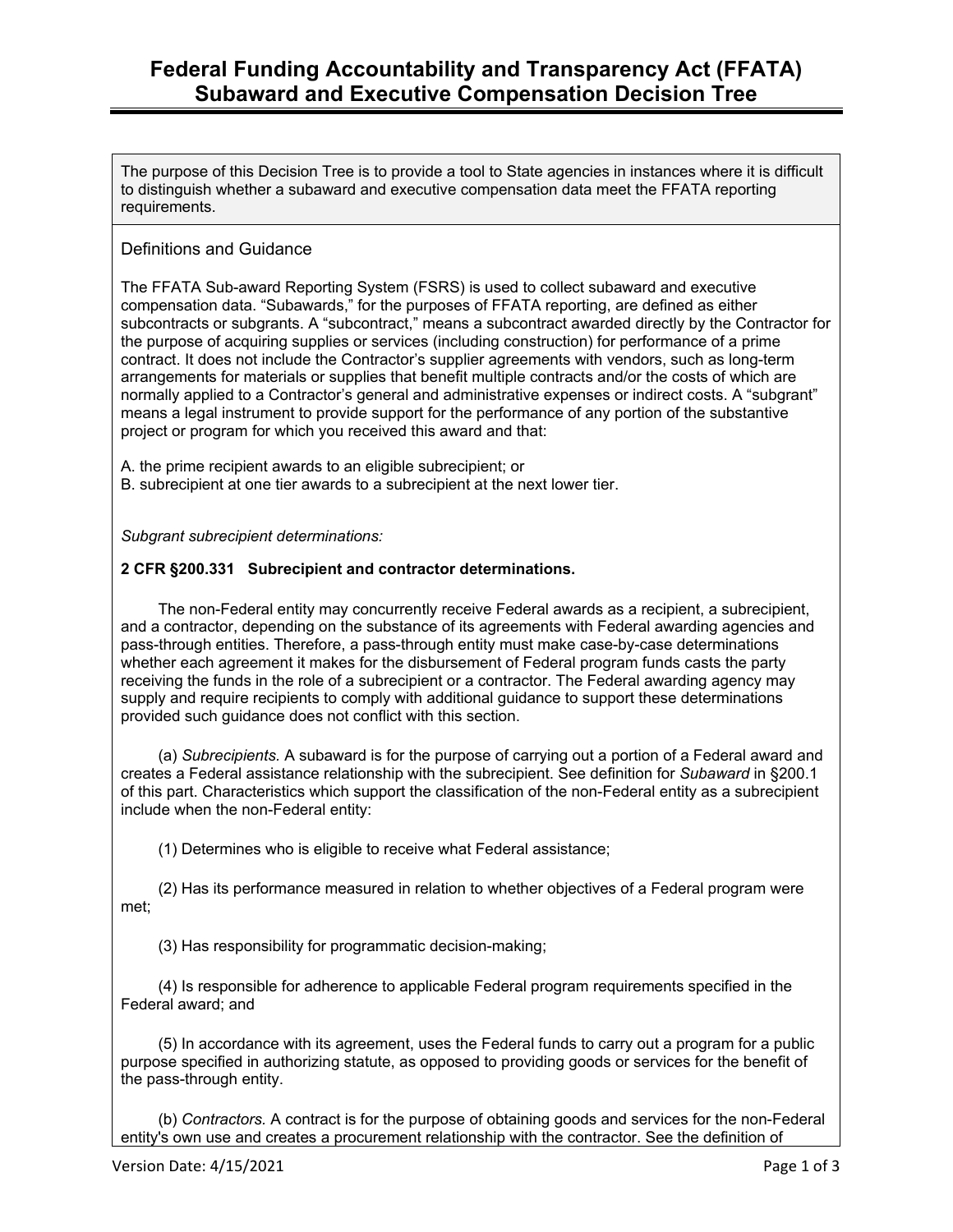## **Federal Funding Accountability and Transparency Act (FFATA) Subaward and Executive Compensation Decision Tree**

| contract in §200.1 of this part. Characteristics indicative of a procurement relationship between the<br>non-Federal entity and a contractor are when the contractor:                                                                                                                                                                                                                                                                                                                            |                                                      |
|--------------------------------------------------------------------------------------------------------------------------------------------------------------------------------------------------------------------------------------------------------------------------------------------------------------------------------------------------------------------------------------------------------------------------------------------------------------------------------------------------|------------------------------------------------------|
| (1) Provides the goods and services within normal business operations;                                                                                                                                                                                                                                                                                                                                                                                                                           |                                                      |
| (2) Provides similar goods or services to many different purchasers;                                                                                                                                                                                                                                                                                                                                                                                                                             |                                                      |
| (3) Normally operates in a competitive environment;                                                                                                                                                                                                                                                                                                                                                                                                                                              |                                                      |
| (4) Provides goods or services that are ancillary to the operation of the Federal program; and                                                                                                                                                                                                                                                                                                                                                                                                   |                                                      |
| (5) Is not subject to compliance requirements of the Federal program as a result of the<br>agreement, though similar requirements may apply for other reasons.                                                                                                                                                                                                                                                                                                                                   |                                                      |
| (c) Use of judgment in making determination. In determining whether an agreement between a pass-<br>through entity and another non-Federal entity casts the latter as a subrecipient or a contractor, the<br>substance of the relationship is more important than the form of the agreement. All of the<br>characteristics listed above may not be present in all cases, and the pass-through entity must use<br>judgment in classifying each agreement as a subaward or a procurement contract. |                                                      |
| <b>Reporting Subawards</b>                                                                                                                                                                                                                                                                                                                                                                                                                                                                       |                                                      |
| Is the subcontract or subgrant greater than or<br>equal to \$30,000 or does the amount increase a<br>previous initial award to an amount greater than or<br>equal to \$30,000?                                                                                                                                                                                                                                                                                                                   | If no, then FFATA reporting is <b>not</b> required.  |
| If yes, then                                                                                                                                                                                                                                                                                                                                                                                                                                                                                     |                                                      |
| Is the subaward provided to an individual person<br>(i.e. unrelated to any business or nonprofit<br>organization he or she may own or operate in his<br>or her name)?                                                                                                                                                                                                                                                                                                                            | If yes, then FFATA reporting is <b>not</b> required. |
| If no, then                                                                                                                                                                                                                                                                                                                                                                                                                                                                                      |                                                      |
| The subaward obligation is required to be<br>reported on FSRS.                                                                                                                                                                                                                                                                                                                                                                                                                                   |                                                      |

Please contact the Office of the State Controller/Internal Audit Division if you are still unsure of whether to report a subaward (obligation). 207-626-8420